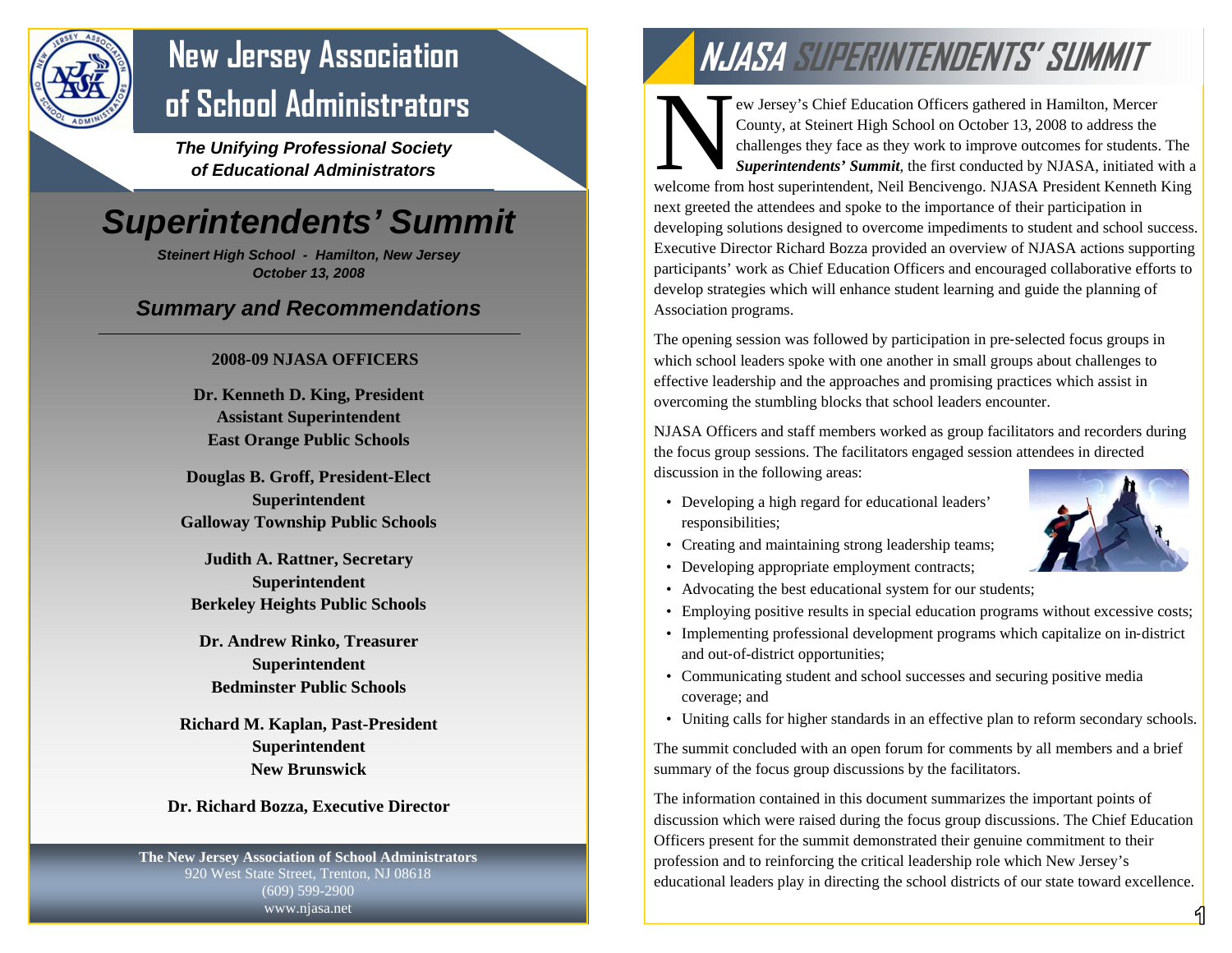# **NJASA FOCUS Group Highlights** (SEC) the Superintendent have on-going and frequent communication with key individuals



**The following are highlights of the discussions among the Chief Education Officers attending the inaugural Superintendents' Summit.** 

#### *Developing a high regard for educational leaders' responsibilities.*

- It is important to let people know what superintendents do. The community does not understand what a superintendent does. Since tenure has been abolished, a superintendent does not have enough time to establish credibility with his/her board and public.
- Establish a key communicator list. Provide those key communicators (board members, legislators, etc.) with weekly reports tracking what you do and why. NJASA should return to writing "white papers" or "position papers" on major issues.
- It is very important for superintendents to get to know and forge a relationship with their local legislators, newspaper reporters and radio station personalities. Invite them to school events, budget meetings, etc. Keep them up-to-date on school issues. Make them feel welcome in your schools and at your events. They can also be helpful in passing budgets and referendums.
- Superintendents are constantly hearing about their high salaries and perks. Some superintendents' salaries are very close to the salaries of their high school principals. A comparison should be done showing the different levels of responsibilities *vis-á-vis* the responsibility of each administrator.
- The full responsibility of student health  $\&$  safety ultimately falls on the superintendent. Superintendents are the first ones to answer the phone when there is a crisis of any kind.

#### *Creating and maintaining strong leadership teams.*

- Board Member Turnover The frequency of change and short terms of many school boards negatively affects a superintendent's ability to govern in the district and maintain stability.
- Board Member Training The differences in the level of adequate training provided to board members has resulted in a lack of awareness of the school board's role and the role of the superintendent in a school district. It is recommended that NJASA join with NJSBA to provide training to board members.
- Board Member Accountability/Ethics The lack of accountability and adherence to sound ethical practices among some board members has caused superintendents to question whether board members really represent the community.
- School Board and Community Relations The inability of some school boards to connect to the community and maintain good community relations has resulted in a loss of credibility in the community and distrust of the school board. It is recommended  $\overline{2}$

(i.e., mayor, town council, police chief).

- Effective Governance The ability of a superintendent to effectively govern in a school district largely depends on successfully executing a systematic entry plan and taking control of one's own evaluation. It is recommended that new superintendents understand the importance of having an entry plan.
- Contemporary superintendents are faced with a new generation of board members who often view themselves as having a greater sense of knowledge and independence. As such, they have a need for far more information and communication, both formally and informally, and they are more inclined to act on special interest populist views that challenge the role of the full board and superintendent.
- Superintendent Training and Sharing The success of a superintendent is primarily determined by the ability to engage others in the governing process by providing training and direction to board members and professional staff, establishing good

community relations, and connecting with local government and outside agencies. It is recommended that NJASA and members share "best practices."



#### *Developing appropriate employment contracts.*

Participants responded to the question: "*What is most important to you?"*

- One-year notification The group felt very strongly that we should oppose any effort by the Legislature to reduce the one-year notification because they feel they need that much protection.
- Model Contract The focus group would like to see a Model Contract drafted by NJASA and NJSBA. They encouraged us to continue our efforts to work this out with NJSBA sooner, rather than later.
- Five-year contract They felt that a consistent, five-year contract term should be available to all superintendents in the state. They feel this is important to foster educational continuity and consistency in leadership. They noted that a person with a three-year contract only has two years to affect change before being up for renewal, and this really is not enough time.
- Educational Focus They feel that in negotiating or speaking about contracts, our focus should be on educational leadership and providing a solid education in order to achieve goals and standards set by the State Board of Education.
- Attendance at Conferences A joint response in getting approval for Techspo is needed. Lobbying with five people will not work anymore, as there is a need for a new arena. Every administrator, NJEA, and board members need to come together and do a letter in response to the Commissioner not approving the Techspo waiver. The focus is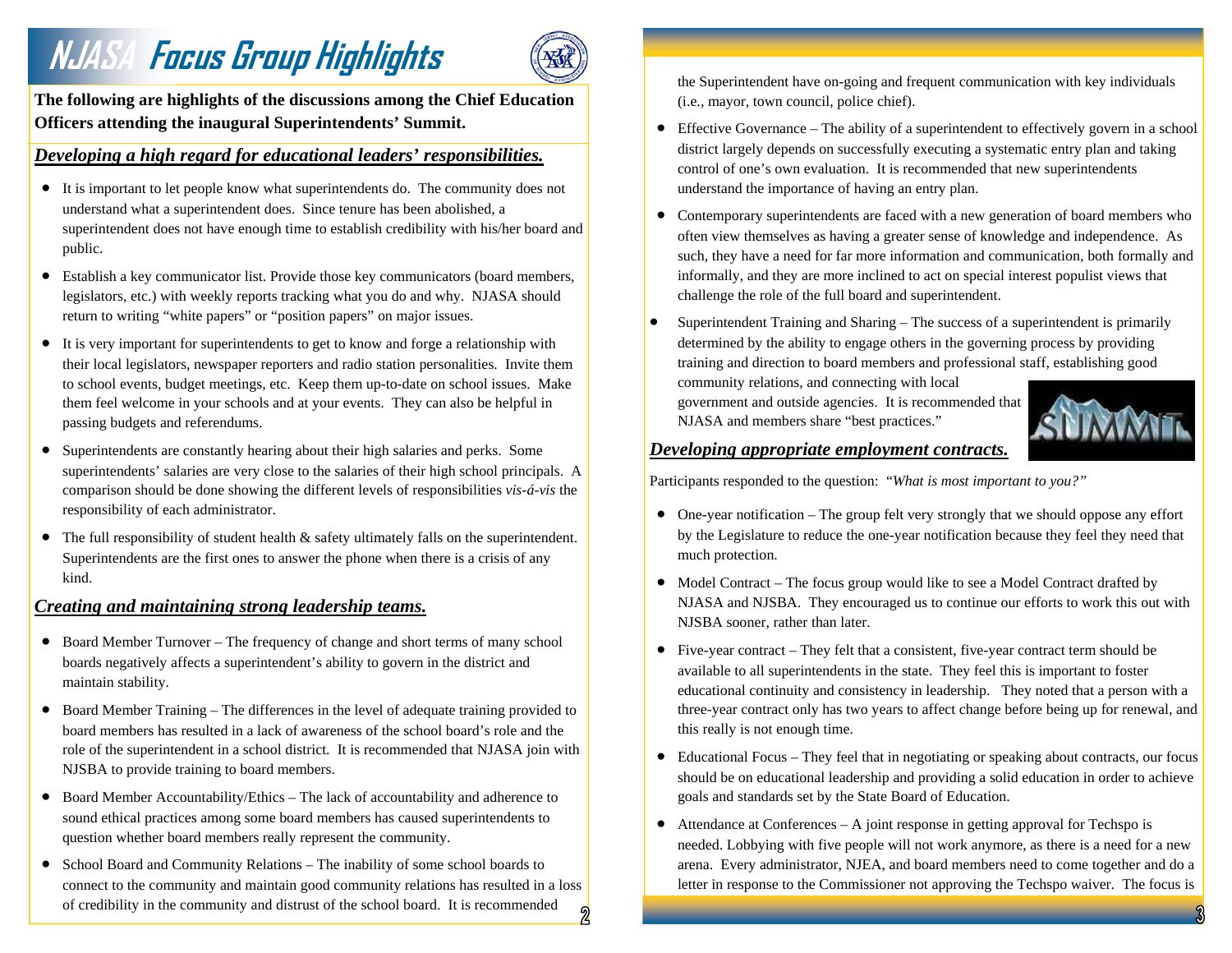on expense and should be on the goal which is to provide education to children in the State. The State standard needs to be stressed and that the most cost-effective way of achieving this goal is through Techspo.



#### *Implementing professional development programs which capitalize on in*‐*district and out*‐*of-district opportunities.*

*What is causing the reduction in the Professional Development registrations?* 

- Travel restrictions that are too onerous and difficult to complete (but are basically understood how to do).
- Travel restrictions that are constantly changing and not easily understood. The restrictions create concerns about possible reprimands.
- Limitations put on professional development by school business officials or board of education fears of penalties.
- Reimbursement rates that do not cover the personal costs (examples: mileage @ 31) cents or limits on meal allowance).
- Concern about the perception of community or staff about not being in-district or possible public criticism of doing something only for personal benefit.

#### *Advocating the best educational system for our students.*

- Three events, the "SCI Report," the "Keansburg Contract," and the "Diploma Mill Incident" have led to new laws being passed that have impacted significantly on the current and future role of the superintendent and how public school systems are operated in New Jersey.
- It is more important than ever that superintendents engage their local legislators and forge positive relationships with them.
- NJASA should form partnerships, coalitions and alliances with other education associations to promote sound educational policy for the State of New Jersey.
- NJASA should be proactive and promote an aggressive educational agenda, which includes focusing on the importance of the superintendency and its impact on student achievement.
- NJASA should continue to be vigilant in monitoring legislation which impacts on public education and should promote its own legislative agenda.
- A concerted effort should be made to keep parents informed of the impact legislation can have on their children's education.

#### *Employing positive results in special*

#### *education programs without excessive costs.*

• Participants agreed that "unfunded mandates" such as world language, dual certification, and preschool (potentially) continue to place pressure on school district budgets, generally and on special education, in particular.



- School administrators can creatively approach challenges such as reducing the number of out-of-district placements through opportunities presented by sharing services with the local educational services commissions and other neighboring school districts.
- Resourceful scheduling of experienced teachers can be used to help address the lack of availability of appropriately qualified special education teachers, particularly on the secondary level.
- Assemble a group of "master" special education directors based on superintendent referral to cull and teach effective and appropriate strategies for reducing out-of-district placements and reasonable, as well as appropriate, responses to parent demands.
- Explore methods to encourage the New Jersey Department of Education and other state agencies to support and encourage public school placements by changing the definition applied to out-of-district placements and offering less support to private schools.

#### *Communicating student and school successes and securing positive media coverage.*

- Participants are concerned about the negative press and would like to convey a more positive message to the public through the media and internet.
- Participants felt, for the most part, that the SGW public relations proposal was good and is a step in a forward, positive direction. There were concerns about a negative impact and that the Association may be seen as defending the status quo and not addressing impending important issues.
- Participants felt that communication with the public is needed about the superintendent's role. There needs to be a clear message from the Association regarding what superintendents do for education and how it impacts on students.
- Participants felt that relations with the Legislature need to be done through the superintendents as well, not just through NJASA.
- Participants feet that the Association needs to get more involved with NJEA and the study councils of Seton Hall, Rutgers and University of Pennsylvania to get the positive message out.